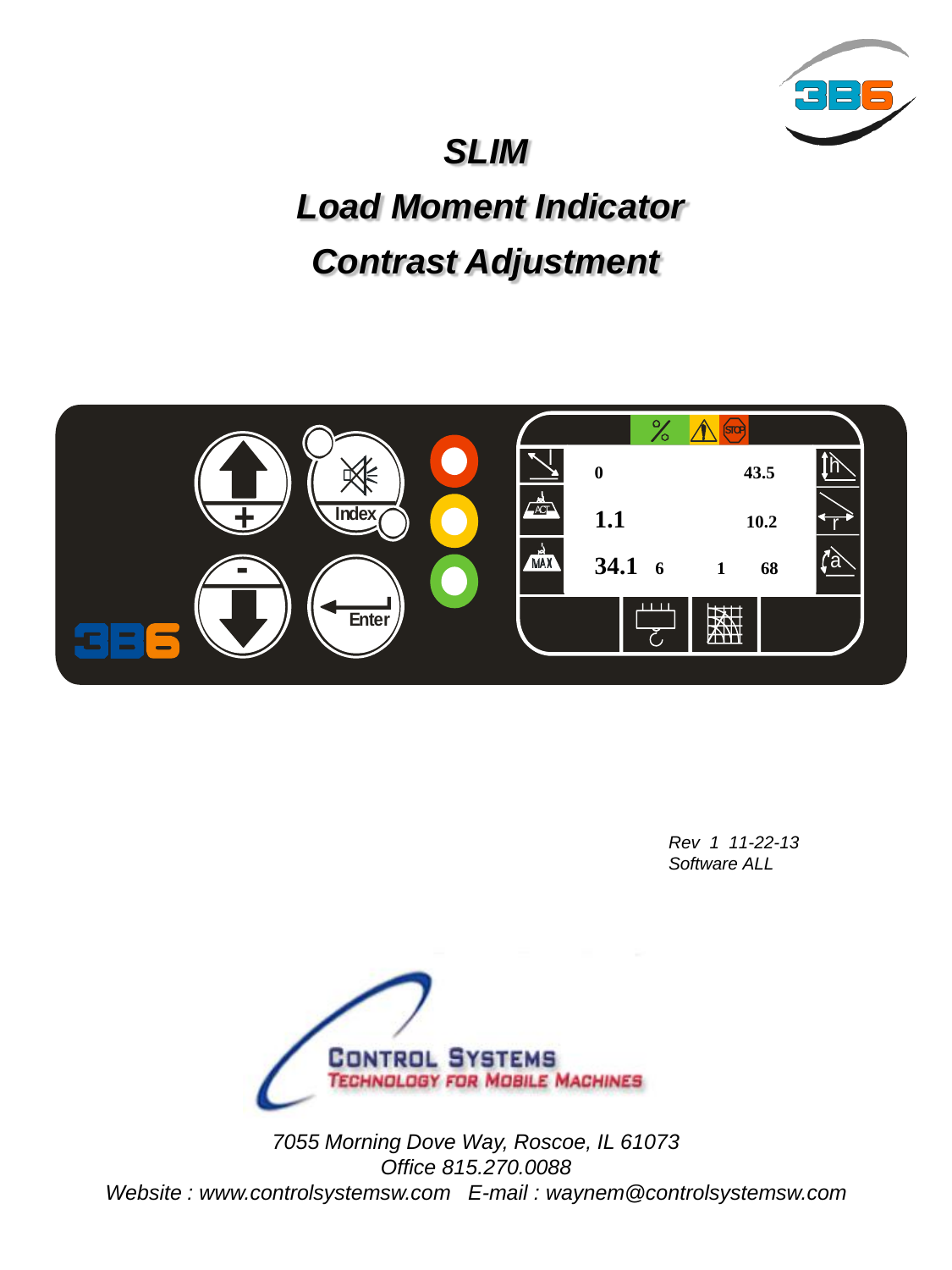*First step we will power up the unit. The display screen will indicate the software version and machine model. An example is below.*



*Now press and release the ENTER pushbutton to confirm the operating mode. You may have to press and release the ENTER pushbutton one time.*



*If the machine has a winch, you will have to press and release the ENTER pushbutton again to confirm the parts of line.* 



*NOTE: You will follow the same steps if the Contrast has been adjusted where you see a blank screen, but have display backlighting or green or red leds illuminated.*